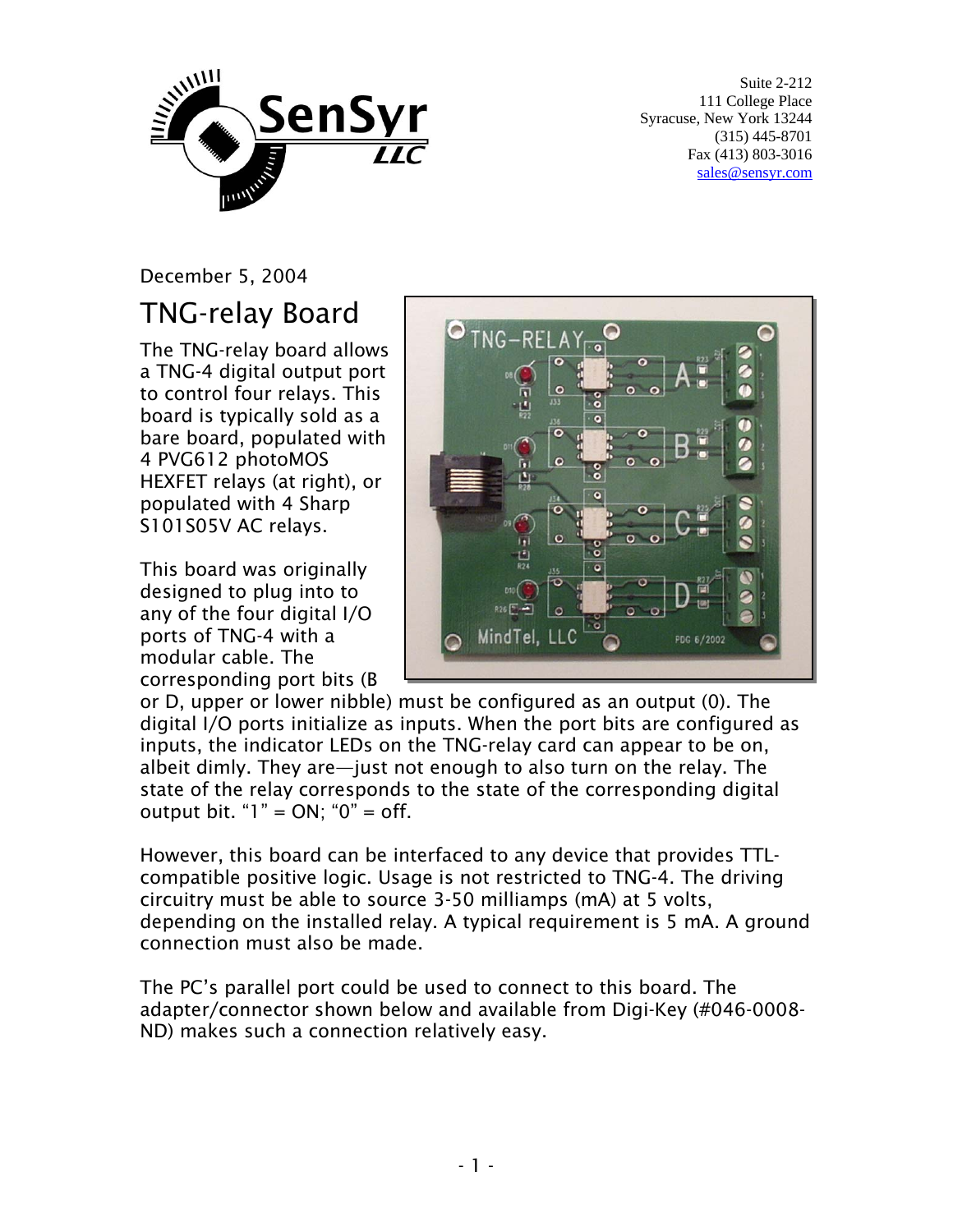

Digi-Key #046-0008-ND

Custom configurations are available:

The relays can be PVN012 PhotoMOS relays as shown above, P&B/Tyco T75S5D15-05 (DigiKey #PB442) mechanical relays, Radio Shack 275-310 AC SSR (Sharp), H11L1 logic optoisolators, or many of Aromat's AQV-type photoMOS relays. Each channel can be configured separately.

Indicator LEDs are not required. The value of the current limiting resistors, R22, R24, R26, and R28, depends on the current requirements of the relay device and LED.

Screw terminal connections are optional, as is the 6-6 modular jack. Each relay channel has three output connections labeled "1", "2", and "3". The function of the three connections depends on the relay implemented and the configuration of the load.

|                   |                    |                                                                          |                                                                             | Control                                             | Load                                                                               |
|-------------------|--------------------|--------------------------------------------------------------------------|-----------------------------------------------------------------------------|-----------------------------------------------------|------------------------------------------------------------------------------------|
| <b>Device</b>     | Pin 1              | Pin <sub>2</sub>                                                         | Pin 3                                                                       | Current                                             | <b>Characteristics</b>                                                             |
| <b>PVG612 "A"</b> | AC or DC<br>+power | No<br>connection                                                         | AC or DC load<br>high; connect<br>low side of<br>load to DC<br>power ground | 5 mA<br>$(R = 221)$<br>Ohms<br>$w /$ LED)           | $\pm 60V$ (peak) AC OR<br>DC @ 1.0A max.<br>Turn on $=$ 2ms<br>Turn off $= 0.5$ ms |
| PVG612 "B"        | $+DC$<br>power     | DC load<br>high;<br>connect low<br>side of load<br>to DC power<br>ground | No connection                                                               | $5 \text{ mA}$<br>$(R = 221)$<br>Ohms<br>$w /$ LED) | $\pm 60V$ DC @ 1.5A<br>max.                                                        |
| <b>PVG612 "C"</b> | $+DC$<br>power     | DC load<br>high;<br>connect low<br>side of load<br>to DC power<br>ground | +DC power                                                                   | 5 mA<br>$(R = 221)$<br>Ohms<br>$w /$ LED)           | $\pm 60V$ DC @ 2.0A<br>max.                                                        |

## Note: The P&B/Tyco T75S5D15-05 relay requires more current than can be supplied by TNG-4 directly.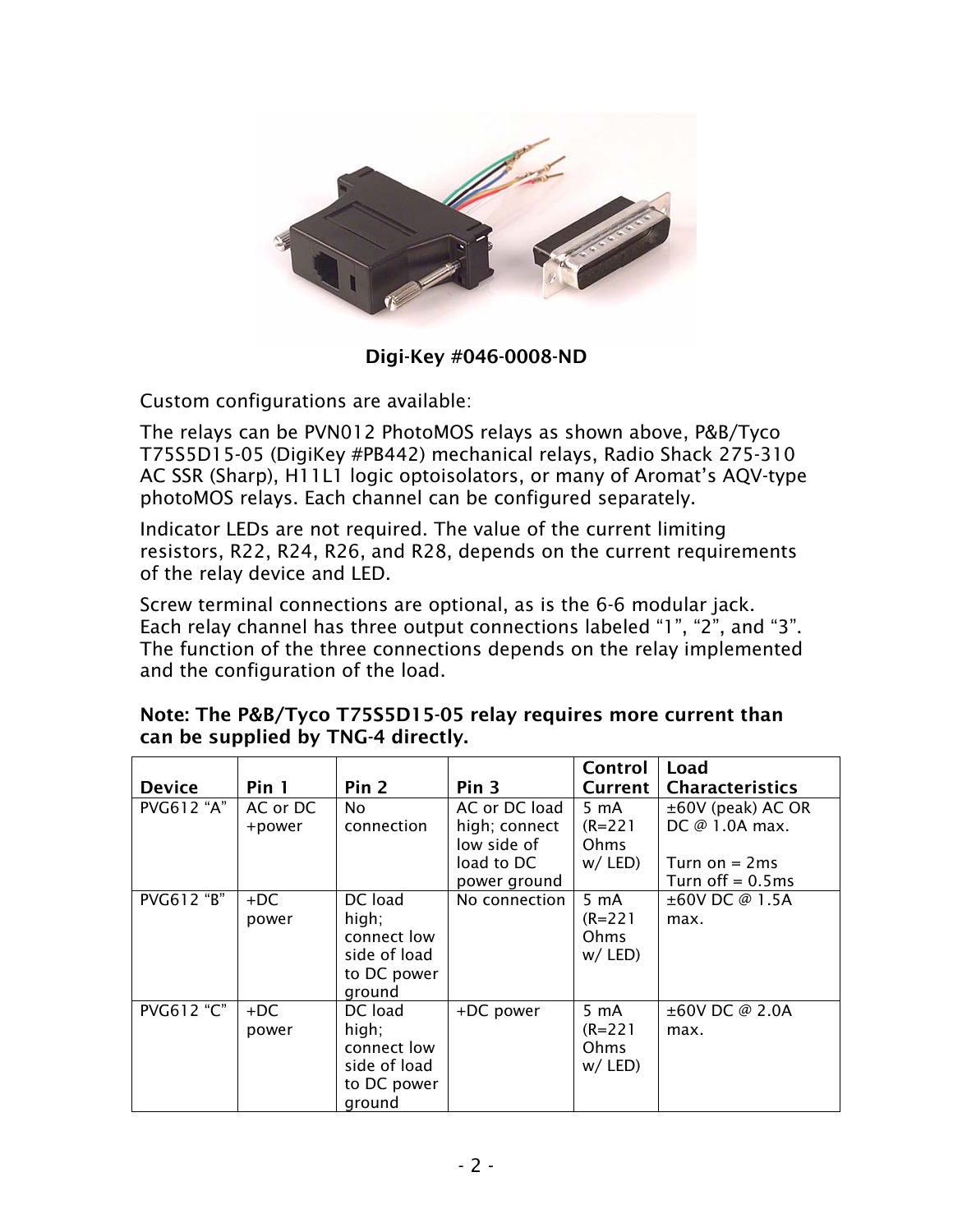| <b>PVN012 "A"</b> | AC or DC       | No           | AC or DC load  | $\sim$ 2.8 mA     | ±20V (peak) AC OR    |
|-------------------|----------------|--------------|----------------|-------------------|----------------------|
|                   | +power         | connection   | high; connect  | $(R = 665)$       | DC @ 2.0A max.       |
|                   |                |              | low side of    | $w /$ LED)        |                      |
|                   |                |              | load to DC     | Use               | Turn on $=$ 5ms      |
|                   |                |              | power ground   | 5mA for           | Turn off $= 0.5$ ms  |
|                   |                |              |                | max.              |                      |
|                   |                |              |                | current.          |                      |
| <b>PVNO12 "B"</b> | $+DC$          | DC load      | No connection  | $~2.8 \text{ mA}$ | 3A DC max.           |
|                   | power          | high;        |                |                   |                      |
|                   |                | connect low  |                |                   |                      |
|                   |                | side of load |                |                   |                      |
|                   |                | to DC power  |                |                   |                      |
|                   |                | ground       |                |                   |                      |
| PVN012 "C"        | $+DC$          | DC load      | +DC power      | $~2.8 \text{ mA}$ | 4.5A DC max.         |
|                   | power          | high;        |                |                   |                      |
|                   |                | connect low  |                |                   |                      |
|                   |                | side of load |                |                   |                      |
|                   |                | to DC power  |                |                   |                      |
|                   |                | ground       |                |                   |                      |
| P&B/Tyco          | Switch         | Normally     | Normally       | $~143$ mA         | 5A @ 125VAC or       |
| T75               | Common         | closed       | open           |                   | 8A @ 24VDC in 10ms   |
| <b>H11L1</b>      | <b>Vcc</b>     | <b>GND</b>   | Logic Output   | $~2$ mA           | Output sinks up to   |
|                   |                |              | (install 47k   |                   | 16mA                 |
|                   |                |              | resistor)      |                   |                      |
| Radio             | <b>AC Load</b> | <b>No</b>    | AC Load        | 20 mA;            | 3A @125 VAC          |
| <b>Shack</b>      |                | connection   |                | $R = 100$         | turn on time 1ms;    |
| <b>SHARP</b>      |                |              |                |                   | turn off time 10ms.  |
| S101S05V          |                |              |                |                   |                      |
| Sharp             | AC load        | <b>No</b>    | <b>AC Load</b> | 20 mA             | 1.5A @125 VAC        |
| S101S02           |                | connection   |                |                   | turn on time 1ms;    |
|                   |                |              |                |                   | turn off time 10ms.  |
| Aromat/           | AC or DC       | <b>No</b>    | AC or DC load  | $3 \text{ mA}$    | 130mA @ 350V max.    |
| <b>NAIS</b>       | +power         | connection   | high; connect  |                   | AC or DC             |
| AQV210E           |                |              | low side of    |                   | 2ms switching time   |
|                   |                |              | load to DC     |                   |                      |
|                   |                |              | power ground   |                   |                      |
| Aromat/           | AC or DC       | <b>No</b>    | AC or DC load  | $3 \text{ mA}$    | 400mA @ 60V max.     |
| <b>NAIS</b>       | +power         | connection   | high; connect  |                   | AC or DC             |
| AQV212            |                |              | low side of    |                   | 2ms switching time   |
|                   |                |              | load to DC     |                   |                      |
|                   |                |              | power ground   |                   |                      |
| Aromat/           | AC or DC       | <b>No</b>    | AC or DC load  | 3 <sub>m</sub> A  | 120mA @ 400V max.    |
| <b>NAIS</b>       | +power         | connection   | high; connect  |                   | AC or DC             |
| AQV214            |                |              | low side of    |                   | 0.5ms switching time |
|                   |                |              | load to DC     |                   |                      |
|                   |                |              | power ground   |                   |                      |
| Aromat/           | AC or DC       | <b>No</b>    | AC or DC load  | 3 <sub>m</sub> A  | 500mA @ 40V max.     |
| <b>NAIS</b>       | +power         | connection   | high; connect  |                   | AC or DC             |
| AQV241            |                |              | low side of    |                   | 2ms switching time   |
|                   |                |              | load to DC     |                   |                      |
|                   |                |              | power ground   |                   |                      |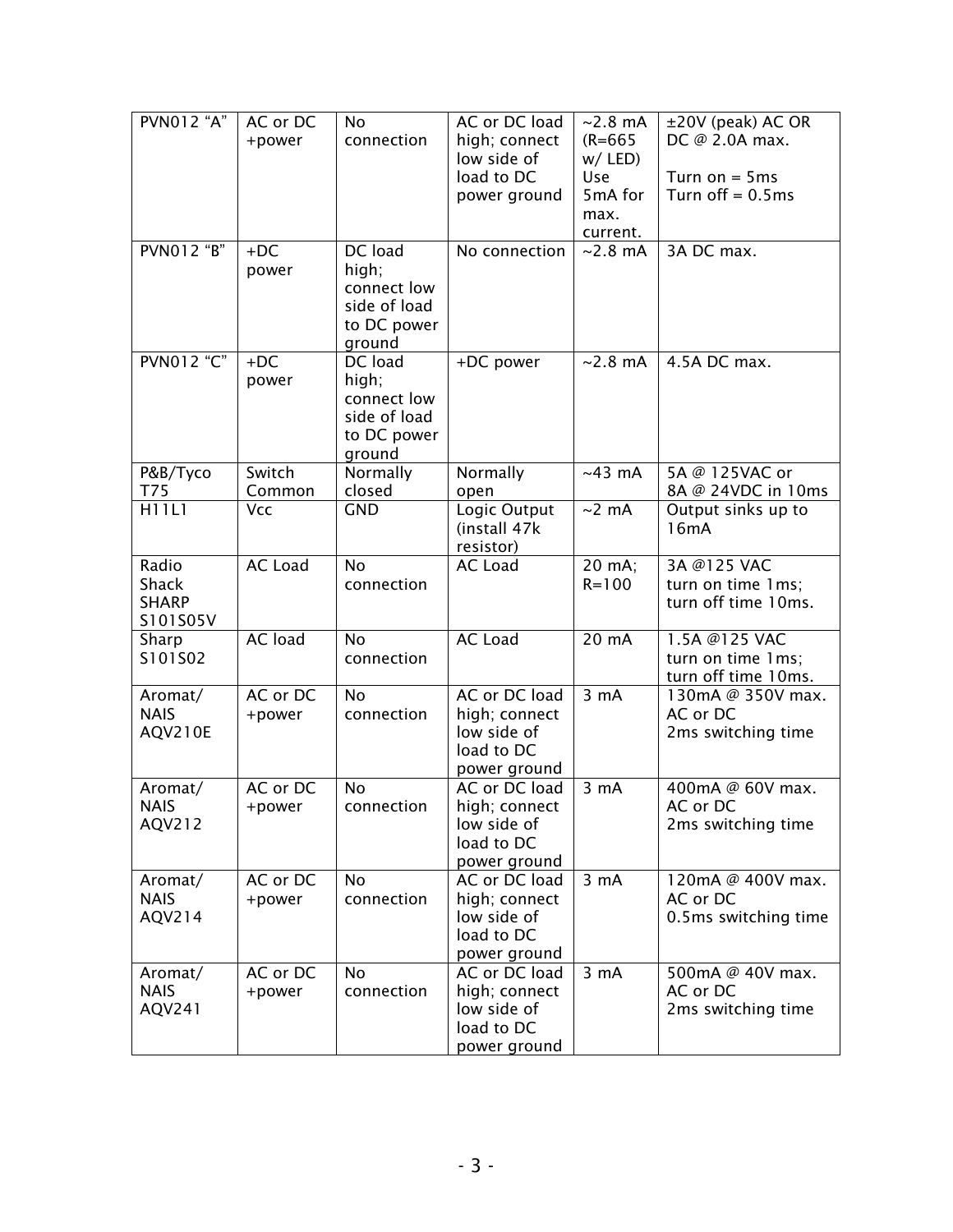Other SSRs, mech. Relays, and optoisolators may be adapted to this board.

PGN612 / PVN012 pins 6, 5, and 4 correspond to TNG-relay output pins 1, 2, and 3, respectively.

## PGN612 / PVN012

**Connection Diagrams** 





The TNG-relay printed circuit board is 3.5 x 3.5". There are six 0.125" mounting holes, three along the top and three along the bottom edge of the board. All the holes are located 0.125" from the nearest edge. The center holes are situated on the board's midline (1.75"). The mounting holes have an electrical connection to the board's ground plane.



Unpopulated relay board